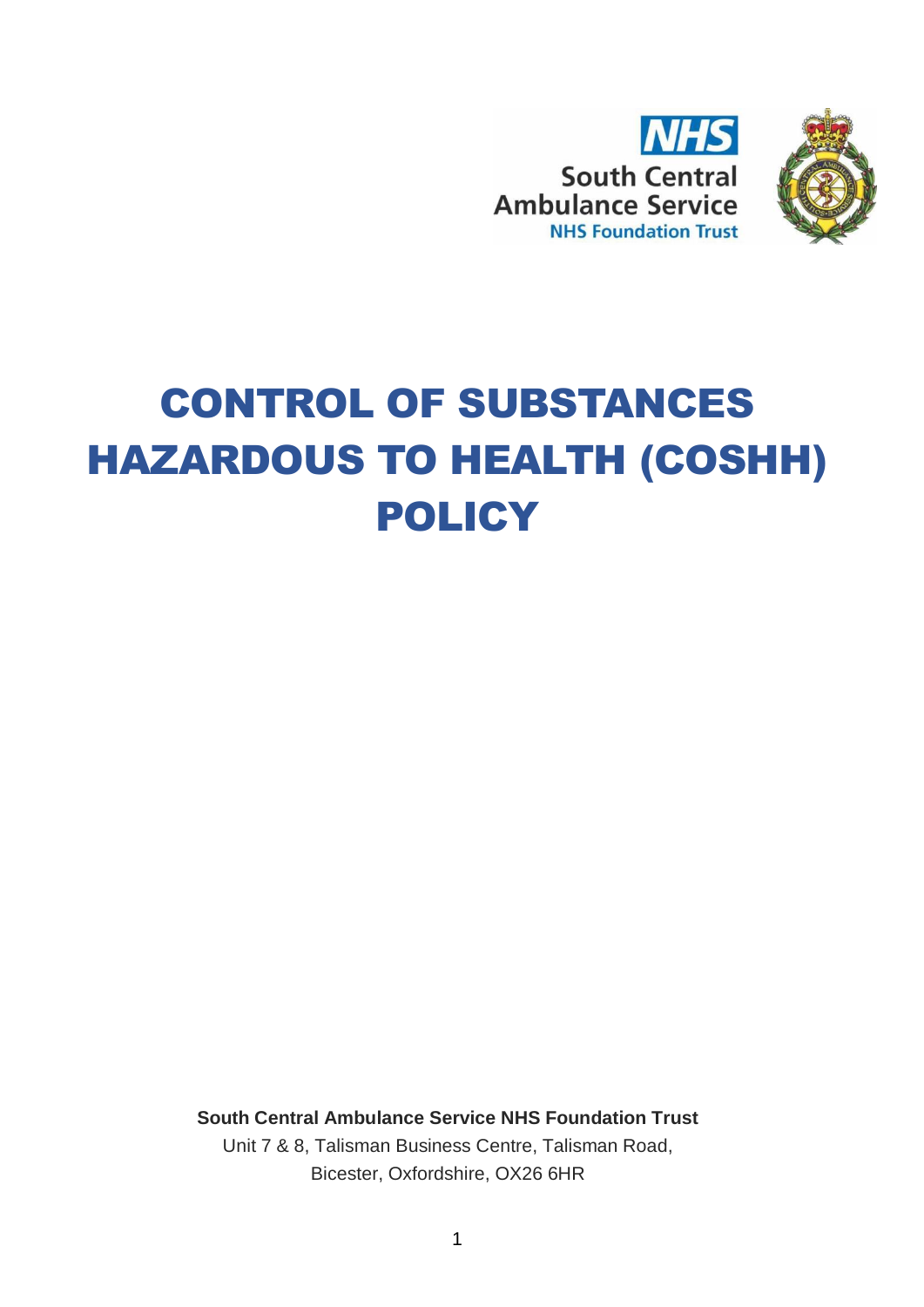# **TABLE OF CONTENTS**

| 6. DEFINITIONS                                                            |  |
|---------------------------------------------------------------------------|--|
| 7. SUBSTANCES HAZARDOUS TO HEALTH WHICH ARE COVERED BY THE COSHH          |  |
| REGULATIONS 2002.                                                         |  |
| 8. SUBSTANCES HAZARDOUS TO HEALTH WHICH ARE NOT COVERED BY COSHH  9       |  |
| 9. INVENTORY OF ALL SUBSTANCES HAZARDOUS TO HEALTH AND SAFETY DATA        |  |
|                                                                           |  |
|                                                                           |  |
|                                                                           |  |
| 11. IDENTIFICATION AND CONSIDERATION OF SUITABLE CONTROL MEASURES 11      |  |
| 12.                                                                       |  |
| $13_{-}$                                                                  |  |
| EMERGENCIES INVOLVING SUBSTANCES HAZARDOUS TO HEALTH 12<br>14             |  |
| TRAINING<br>15.                                                           |  |
| 16.                                                                       |  |
| 17 <sub>1</sub>                                                           |  |
| 18.                                                                       |  |
| 19.                                                                       |  |
| <b>REFERENCES</b><br>20.                                                  |  |
| 21.                                                                       |  |
| APPENDIX 1: CONTROL OF SUBSTANCES HAZARDOUS TO HEALTH RISK ASSESSMENT. 14 |  |

#### **DOCUMENT INFORMATION**

**Author:** John Dunn, Head of Risk and Security

**Ratifying committee/group:** Health, Safety and Risk Group

**Date of ratification:** 20/5/2020

**Date of Issue:** 26/5/2020

**Review due by:** May 2023

**Version:** V6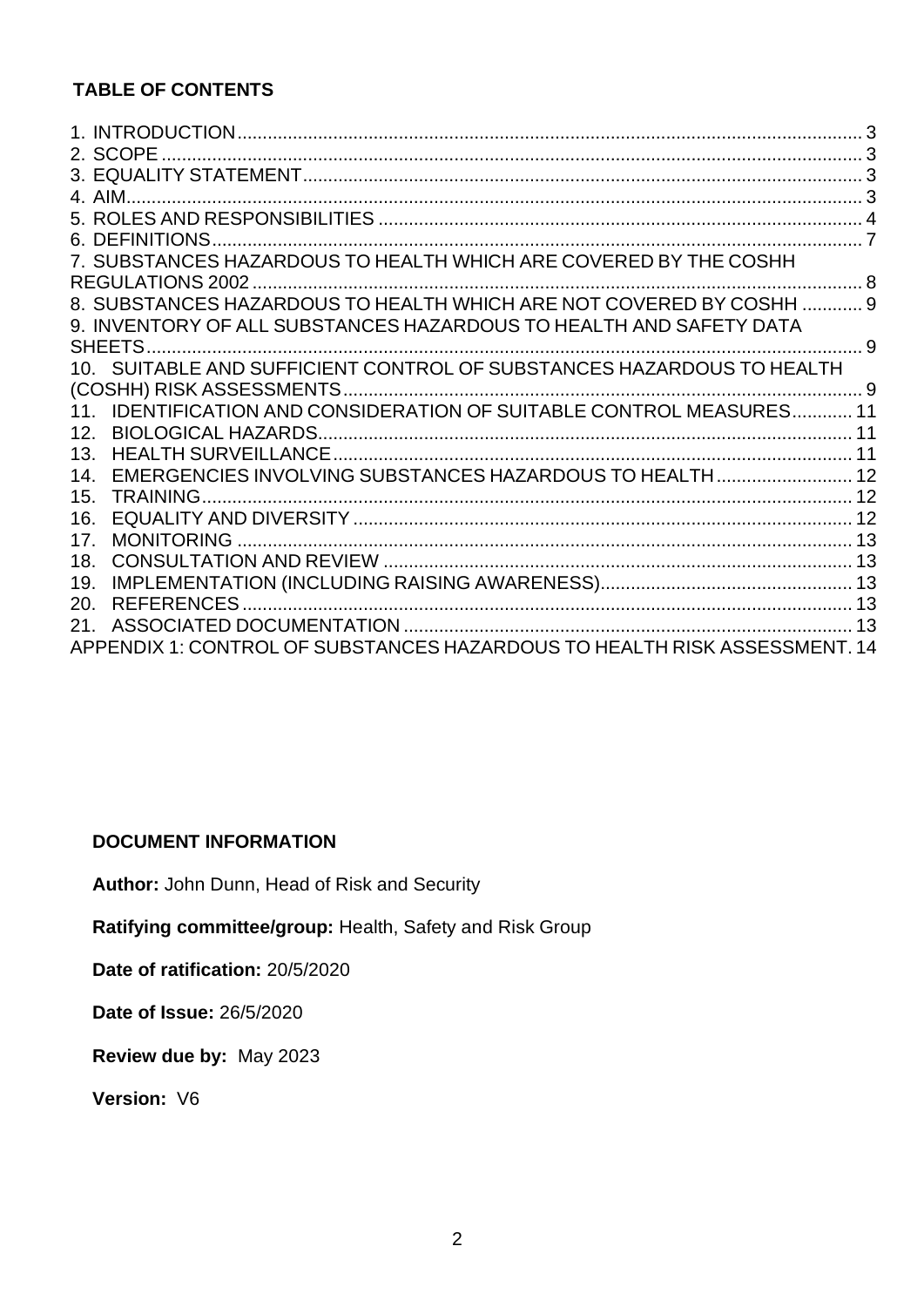# <span id="page-2-0"></span>**1. INTRODUCTION**

The South Central Ambulance Service NHS Foundation Trust recognises its duty to comply with the Health and Safety at Work Act (HSWA) 1974 and all subordinate regulations, in particular the Control of Substances Hazardous to Health (COSHH) Regulations 2002. Therefore, the Trust is committed to ensuring, so far as is reasonably practicable, the health, safety and welfare of all of its employees and this includes having arrangements in place to prevent staff from being exposed to substances hazardous to health.

# <span id="page-2-1"></span>**2. SCOPE**

2.1 This policy applies to all who work for or carry out work on behalf of the Trust, including volunteers, work experience students and contractors who potentially could be exposed to substances hazardous to health whilst on Trust premises or whilst working for the Trust.

# <span id="page-2-2"></span>**3. EQUALITY STATEMENT**

- 3.1 The Trust is committed to promoting positive measures that eliminate all forms of unlawful or unfair discrimination on the grounds of age, marriage and civil partnership, disability, race, gender, religion/belief, sexual orientation, gender reassignment and pregnancy/maternity or any other basis not justified by law or relevant to the requirements of the post. The Trust will therefore take every possible step to ensure that this procedure is applied fairly to all employees regardless of the afore mentioned protected characteristics, whether full or part time or employed under a permanent or a fixed term contract or any other irrelevant factor.
- 3.2 By committing to a policy encouraging equality of opportunity and diversity, the Trust values differences between members of the community and within its existing workforce, and actively seeks to benefit from their differing skills, knowledge, and experiences in order to provide an exemplary healthcare service. The Trust is committed to promoting equality and diversity best practice both within the workforce and in any other area where it has influence.
- 3.3 Where there are barriers to understanding; for example, an employee has difficulty in reading or writing, or where English is not their first language, additional support will be put in place wherever necessary to ensure that the process to be followed is understood and that the employee is not disadvantaged at any stage in the procedure. Further information on the support available can be sought from the HR Department.

# <span id="page-2-3"></span>**4. AIM**

- 4.1 The aim of the policy is to set out the arrangements for the identification, assessment and management and control of substances hazardous to health within the Trust and to provide and maintain a safe working environment.
- 4.2 The objectives are to ensure that the Trust has clear and defined arrangements for:
	- the identification of substances hazardous to health and the protection of staff, and others who work for or on behalf of the Trust such as volunteers, work experience students and contractors from exposure to these substances
	- the carrying out of suitable and sufficient risk assessments on preventing staff volunteers, work experience students and contractors from being exposed to substances hazardous to health
	- the introduction and maintenance of controls to eliminate, control and minimise exposure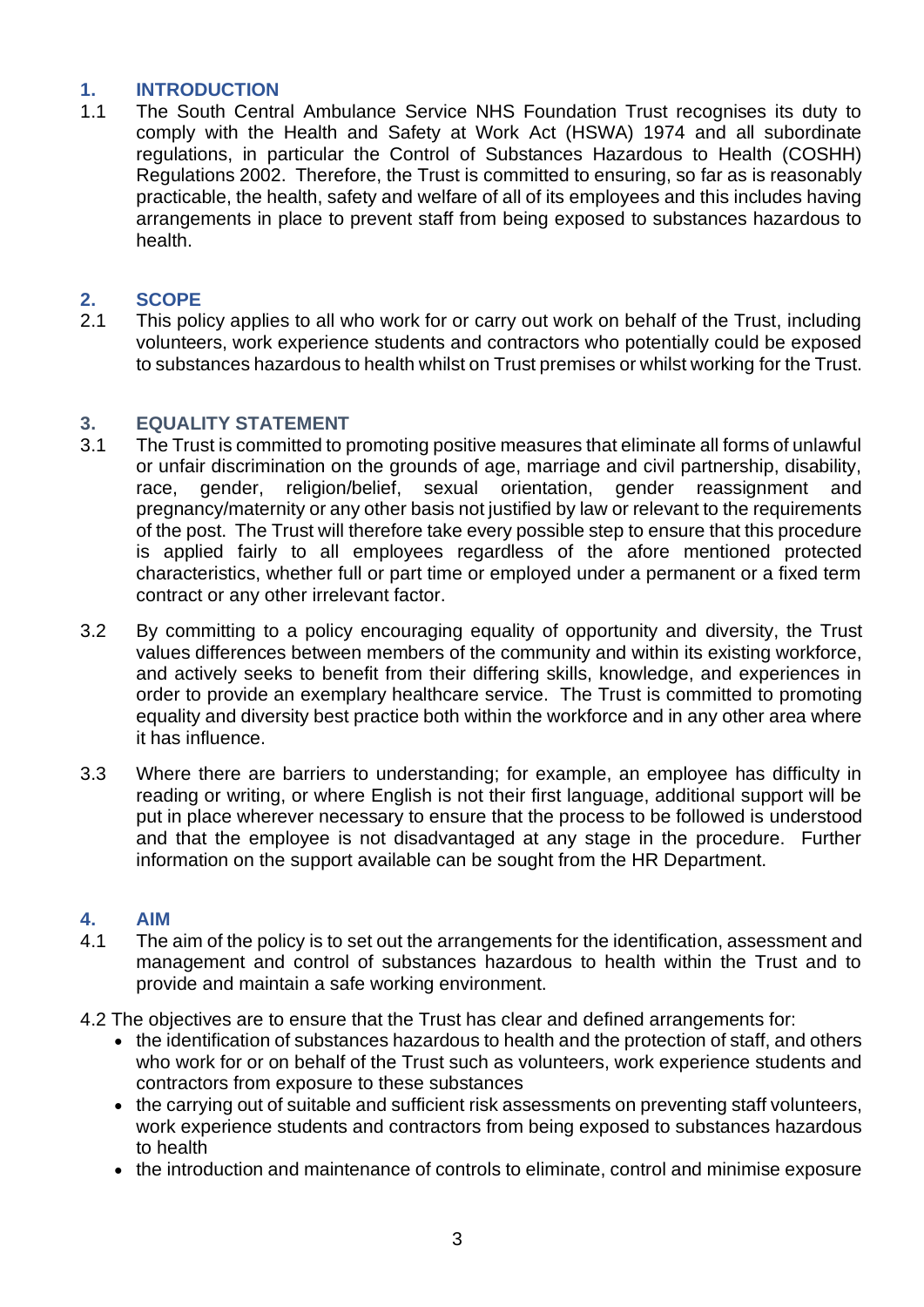by staff volunteers, work experience students and contractors from being substances hazardous to health

- the management and control of risks from substances hazardous to health
- the regular review of these risk assessments.

#### <span id="page-3-0"></span>**5. ROLES AND RESPONSIBILITIES**

#### **5.1 Trust Board**

5.1.1 The Trust Board will ensure that there suitable and sufficient arrangements and adequate resources for the identification, assessment and management and control of the risks to staff and others who work for or on behalf of the Trust such as volunteers, work experience students and contractors from exposure to substances hazardous to health.

#### **5.2 Chief Executive**

- 5.2.1 The Chief Executive has overall responsibility for:
	- the effective implementation of this policy within the Trust and for ensuring that there are suitable and sufficient arrangements for the identification, assessment and management and control of the risks to staff volunteers, work experience students and contractors from exposure to substances hazardous to health.
	- ensuring the allocation of sufficient resources to maintain efficient and effective health and safety arrangements for providing, so far as is reasonably practicable, a safe workplace which includes preventing staff, volunteers, work experience students and contractors from exposure to substances hazardous to health.
	- ensuring that policies are reviewed to secure compliance with existing legislation and any changes to this legislation.

#### **5.3 Executive Director**

5.3.1 Executive Directors are responsible for the effective implementation of this policy within their directorates and for ensuring that there are adequate resources available to fulfil the requirements of this policy.

#### **5.4 Director of Patient Care and Service Transformation**

- 5.4.1 The Director of Patient Care and Service Transformation is directly accountable to the Chief Executive and will advise and assist the Trust Board in fulfilling its duties under the relevant statutory legislation. In particular, the Director of Patient Care and Service Transformation is responsible for:
	- ensuring that workplace health, safety and welfare procedures are constantly reviewed, including those for the management and control of exposure to substances hazardous to health
	- ensuring that there are arrangements for liaising with the Health and Safety Executive (HSE) and NHS Protect
	- ensuring that the Trust Board are kept abreast of relevant new legislation and guidance in order to ensure on-going compliance with the law; and the number of violence and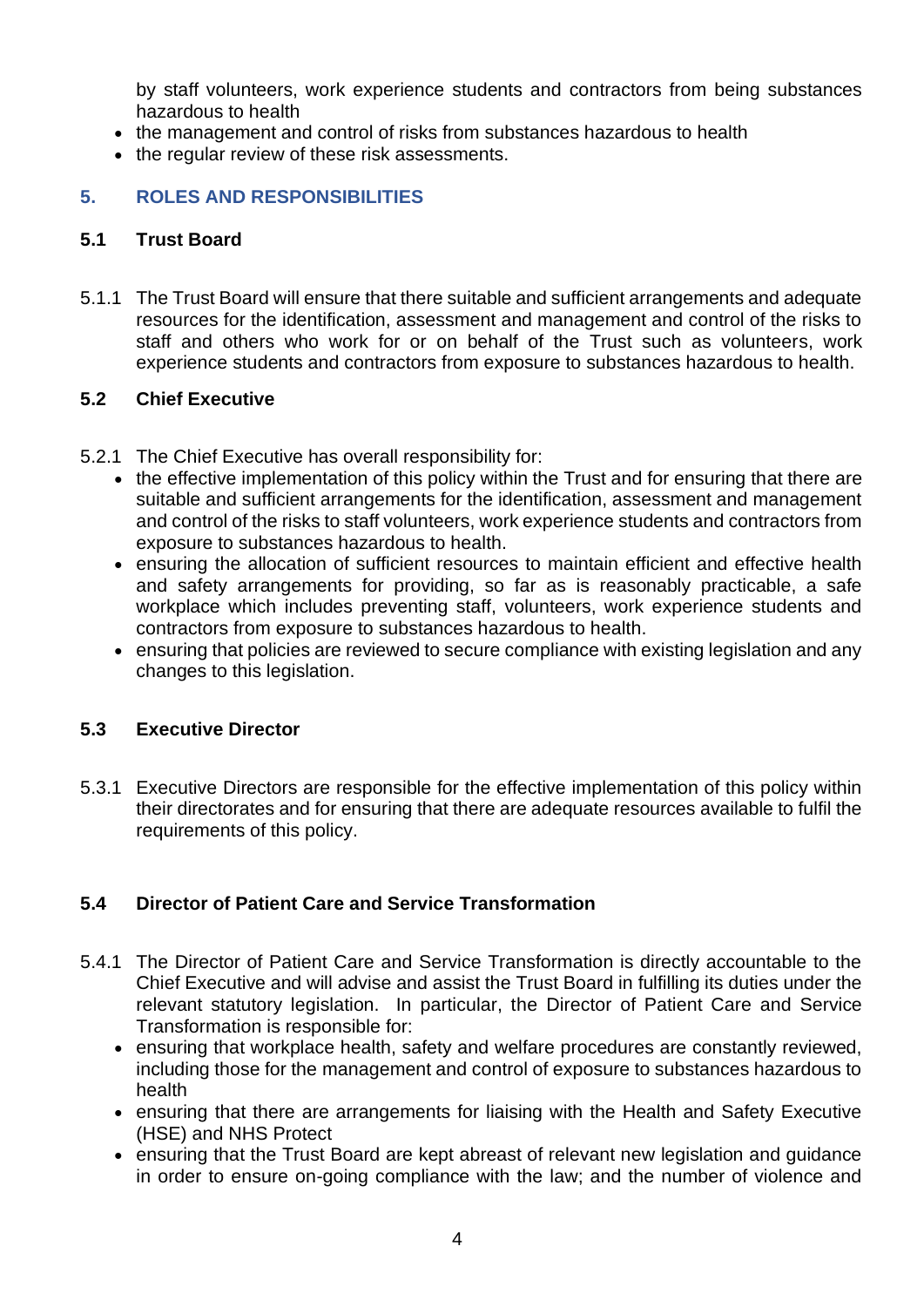aggression incidents reported by staff.

# **5.5 Managers and Supervisors**

All Managers and Supervisors are responsible for:

- attending any training to enable them to fulfil their responsibilities outlined in this policy
- bringing this policy to the attention of staff within their area of responsibility
- ensuring that all staff within their area or responsibility comply with this policy and any associated protocols and procedures
- encouraging all staff within their area of responsibility to report all incidents involving exposure to substances hazardous to health, including any near misses, using the Trust's Incident reporting system, Datix
- ensuring that members of staff are given all necessary support and advice in the event of them being exposed to substances hazardous to health (including where necessary being referred to Occupational Health)
- arranging for the investigation of incidents involving exposure to substances hazardous to health reported by the staff within their area of responsibility
- ensuring that they notify the Risk Team immediately of any serious exposure to substances hazardous to health within their area of responsibility; and also of any staff who following this exposure go off work (or are incapacitated from doing their normal job) for over seven days
- carrying out or assisting with the carrying out of any risk assessments on preventing staff and others from being exposed to substances hazardous to health
- ensuring that the significant findings of these assessments are communicated to staff within their area of responsibility such as all information about the potential and significant hazardous substances and risks associated with the work they carry out for the Trust; and how to avoid exposure to these substances and what they should do if they are exposed
- ensuring that any measures identified by the risk assessment which they have control over are put into place
- ensuring, so far as is reasonably practicable, that all identified controls and further controls identified by the assessment and any subsequent reviews are put into place and communicated to staff
- seeking advice on substances hazardous to health, where necessary from the Trust's Head of Risk and Security and the Health, Safety and Security Officer
- where necessary, referring any staff who have been exposed to substances hazardous to health whilst at work to Occupational Health for assessment and health surveillance.

# **5.6 All staff**

All staff have the following responsibilities:

- to make themselves fully aware of the policy and to abide by it
- to follow the Trust's and their site's specific procedures and protocols regarding substances hazardous to health
- to comply with any information, instruction and training provided for them to enable them to carry out their work safely and avoid any exposure to substances hazardous to health
- to take reasonable care for their own health, safety and that of others who may be affected by their acts or omissions
- to carry out a dynamic risk assessment when approaching and arriving at scene and if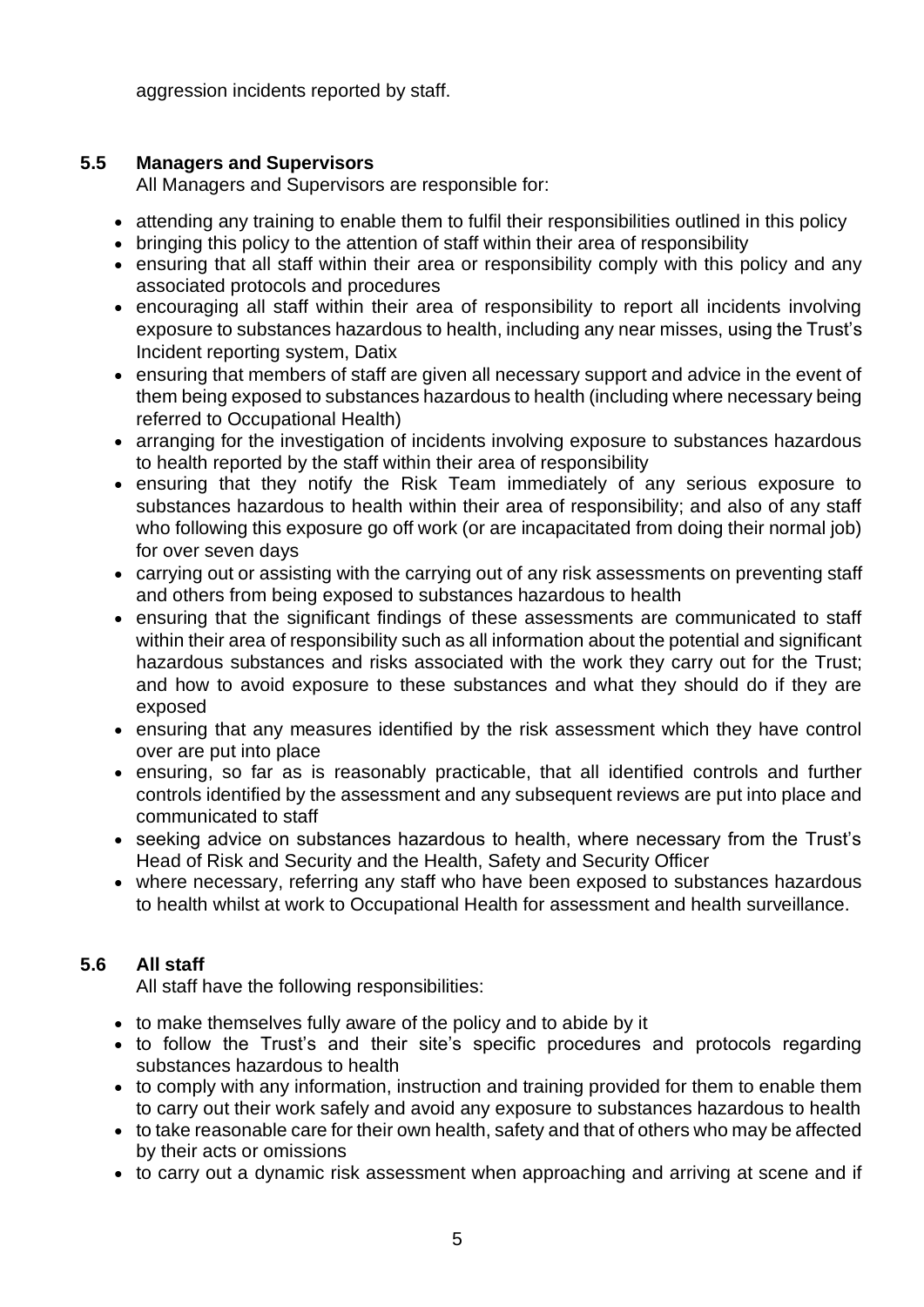there is the potential for exposure to substances hazardous to health they should consider whether it would be safer to withdraw and seek assistance and/or requesting assistance from the Clinical Co-ordination Centre and the Hazardous Area Response Team (HART). When making this assessment consideration should also be paid to the impact upon the patient;

- to co-operate with the Trust in relation to the completion of any risk assessment on preventing or controlling exposure to substances hazardous to health
- to utilise any personal protective equipment and other equipment provided to protect them from exposure to substances hazardous to health and ensure their safety; and report any defects with this equipment using the Trust's Incident reporting system, Datix
- to adhere to any safety measures put in place to ensure their safety, including any safe systems of work or safe operating procedures
- to report any incidents of exposure to substances hazardous to health, including near misses, arising from the carrying out of their work using the Trust's incident reporting system, Datix
- to attend the Occupational Health department, if referred by their manager because of exposure to substances hazardous to health.

#### **5.7 Head of Risk and Security**

- 5.7.1 The Head of Risk and Security is responsible to the Director of Patient Care and Service Transformation for the development of effective policies and procedures to assist the Trust in providing a safe and secure environment for staff, patients, volunteers, students and contractors and thereby help to eliminate, prevent, control and/or reduce exposure from substances hazardous to health. This may also help to reduce the number of exposures to substances hazardous to health incidents and the number of potential claims.
- 5.7.2 The Head of Risk and Security will also carry out or assist with the carrying out of suitable and sufficient risk assessments on substances hazardous to health. They will also advise managers and staff on the chemical hazards associated with their work and what should be considered in any associated risk assessment.
- 5.7.3 The Head of Risk and Security will ensure that there are arrangements in place for the reporting of all notifiable incidents involving SCAS Staff being exposed to substances hazardous to health, in accordance with the Reporting of Injuries, Diseases and Dangerous Occurrences Regulations (RIDDOR) 2013, to the Health and Safety Executive (HSE) within the specified timeframes.

#### **5.8 Health, Safety and Security Officer**

- 5.8.1 The Health, Safety and Security Officer will assist and support the Head of Risk and Security and the Trust by carrying out or assisting with the carrying out of suitable and sufficient risk assessments on preventing exposure to substances hazardous to health.
- 5.8.2 The Health, Safety and Security Officer will provide specialist advice to line managers and teams by:
	- Supporting investigations, safety audits and inspections. Developing a comprehensive risk assessment register and associated safe systems of work
	- Instigating and monitoring area wide action plans arising from the risk assessment process as necessary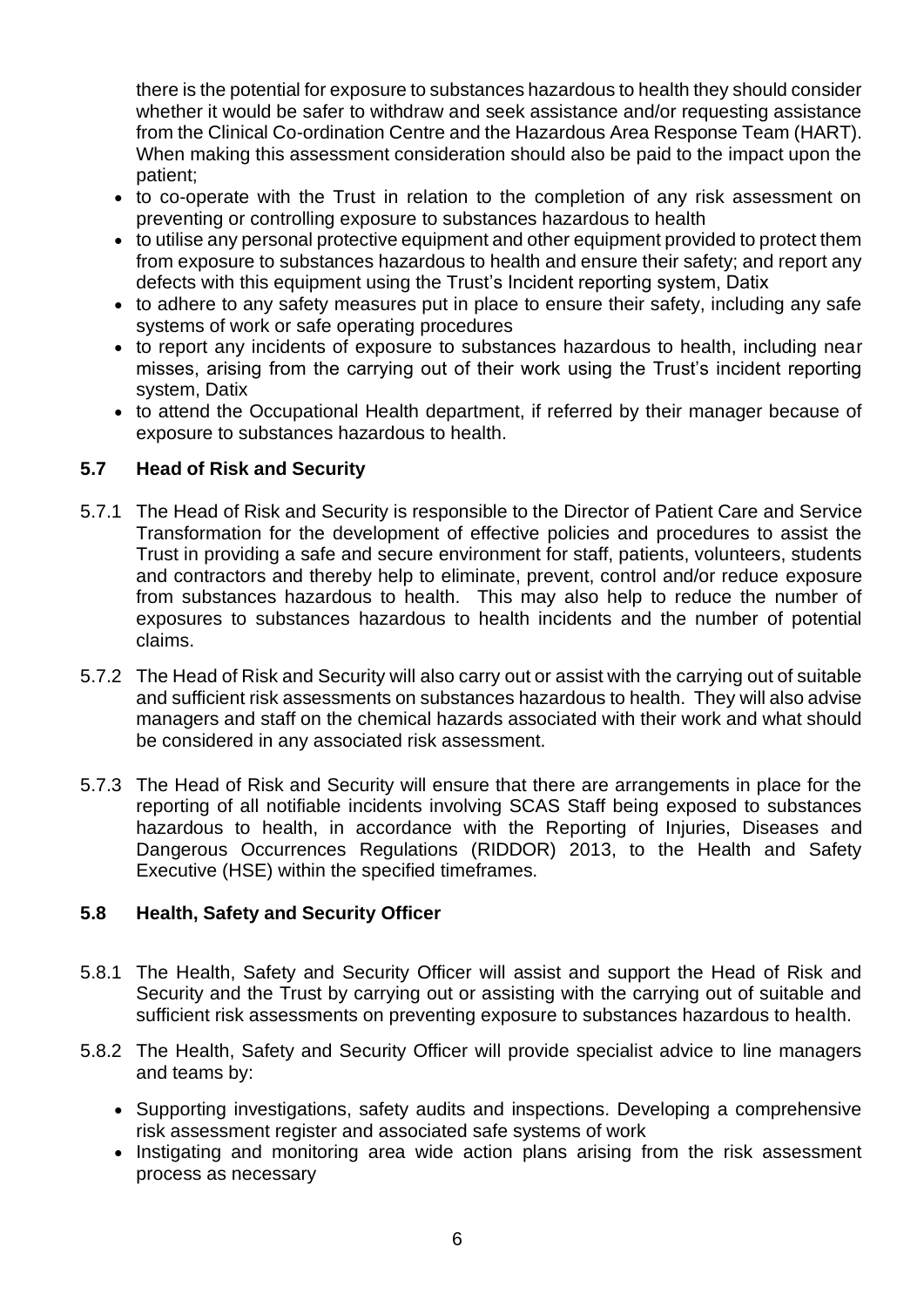- Analysing exposure to substances hazardous to health-related incidents for reporting to the Health, Safety and Risk Group
- Raising awareness of the risks associated with substances hazardous to health through campaigns, articles in Staff Matters and possible Hot News bulletins.
- 5.8.3 The Health, Safety and Security Officer will also ensure that all reported incidents involving SCAS staff being exposed to substances hazardous to health incidents which are notifiable under the Reporting of Injuries, Diseases and Dangerous Occurrences Regulations (RIDDOR) 2013 are reported to the Health and Safety Executive (HSE) within the specified timeframes.

#### **5.9 Clinical Co-ordination Centre**

5.9.1 The Clinical Co-ordination Centre (CCC) will respond to any requests for assistance from staff who find themselves at an incident where there is a significant risk of them being exposed to substances hazardous to health. Upon receipt of this request, the CCC will inform the Hazardous Area Response Team (HART).

#### **5.10 Hazardous Area Response Team**

5.10.1 The Hazardous Area Response Team (HART) will, if required, respond to incidents, including emergencies, where there is a risk of SCAS staff being exposed to substances hazardous to health.

#### **5.11 Occupational Health**

- 5.11.1 The Occupational Health Department, commissioned by the Trust, have the following responsibilities:
	- a) to advise the Trust of all aspects of health in the workplace in order to assist the Trust in complying with legal requirements
	- b) to assess any managers and staff who have been referred to Occupational Health with suspected work-related ill-health and to advise the Trust of the action that should be taken
	- c) to carry out assessments of medical fitness on staff prior to employment
	- d) to carry out assessments and advise on the manager or staff member's suitability to return-to-work following an injury sustained at work and/or exposure to substances hazardous to health
	- e) to provide health surveillance
	- f) to provide a physiotherapy service. Any member of staff requiring the service is advised to contact the Occupational Health Provider through the relevant HR departments
	- g) to provide a comprehensive rehabilitation programme for staff who have been exposed to substances hazardous to health and meet certain criteria to assist in their recovery to a safe level of fitness so that they can return to work.

# <span id="page-6-0"></span>**6. DEFINITIONS**

**Substance** means any natural or artificial substance in the following forms: a solid, a liquid, a gas, a dust, a mist or vapour (including micro-organisms).

A **substance hazardous to health** is defined as: A substance (including a preparation) which has been classified as very toxic, toxic, harmful corrosive or irritant for which the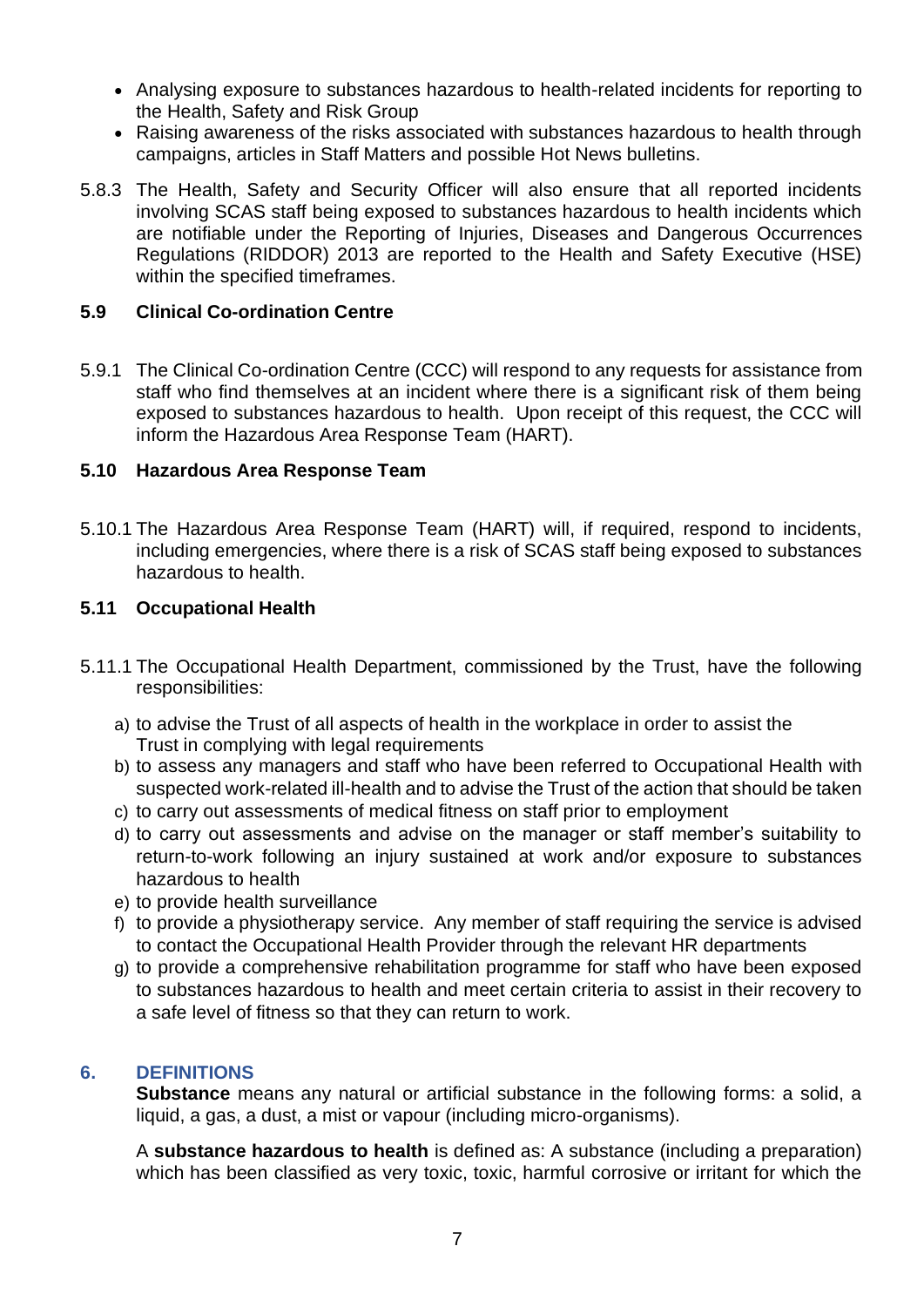Health and Safety Executive (HSE) has approved a workplace exposure limit; and this includes biological agents and dusts.

**Workplace exposure limit** is the exposure limit for that substance as determined by the Health and Safety Executive.

A **biological agent** which means any micro-organism (bacteria, viruses, fungi), cell culture or human endoparasite, including any which have been genetically modified which may cause infection, allergy, toxicity or otherwise create a hazard to human health.

**Dust** of any kind when present in a substantial concentration in the air, namely in concentrations in the air equal to or greater than 10 mg/m3 (as a time weighted average over an eight-hour period) of inhalable dust or 4mg/m3 (as a time weighted average over an eight hour period) of respirable dust.

**Inhalable dust** is an airborne material which is capable of entering the nose and mouth during breathing.

**Respirable dust** is an airborne material which is capable of penetrating the gas exchange region of the lung.

**Micro-organism** is a microbiological entity, cellular or non-cellular, which is capable of replication or of transferring genetic material.

**Carcinogen** is any substance or preparation which is classified as being carcinogenic and is known to cause cancer.

**Mutagen** is something which can cause heritable genetic damage.

**Pathogen** is a bacterium, virus, or other micro-organism that can cause disease.

#### <span id="page-7-0"></span>**7. SUBSTANCES HAZARDOUS TO HEALTH WHICH ARE COVERED BY THE COSHH REGULATIONS 2002**

- 7.1 The Control of Substances Hazardous to Health Regulations 2002 applies to a wide range of substances, preparations and also mixtures of two or more substances with the potential to cause harm if they are inhaled, ingested or come into contact with the skin and/or are absorbed through the skin or other body membranes.
- 7.2 These can include individual chemical substances or preparations such as paints, cleaning materials, pesticides and insecticides. They can also include:
	- biological agents such as pathogens or cell cultures or viruses
	- Harmful micro-organisms
	- Substances that have been assigned an occupational exposure standard (OES) or a maximum exposure limit (MEL)
	- 'Substantial' quantities of dust
	- Any substance creating a comparable hazard e.g., blood

7.3 Substances hazardous to health may also be classified as follows:

• Carcinogens, Mutagens and Teratogens which prevent the correct development and growth of body cells. Carcinogens cause or promote cancer; Teratogens cause abnormal development of the embryo, producing still birth or birth defects; Mutagens alter cell development and cause changes in future generations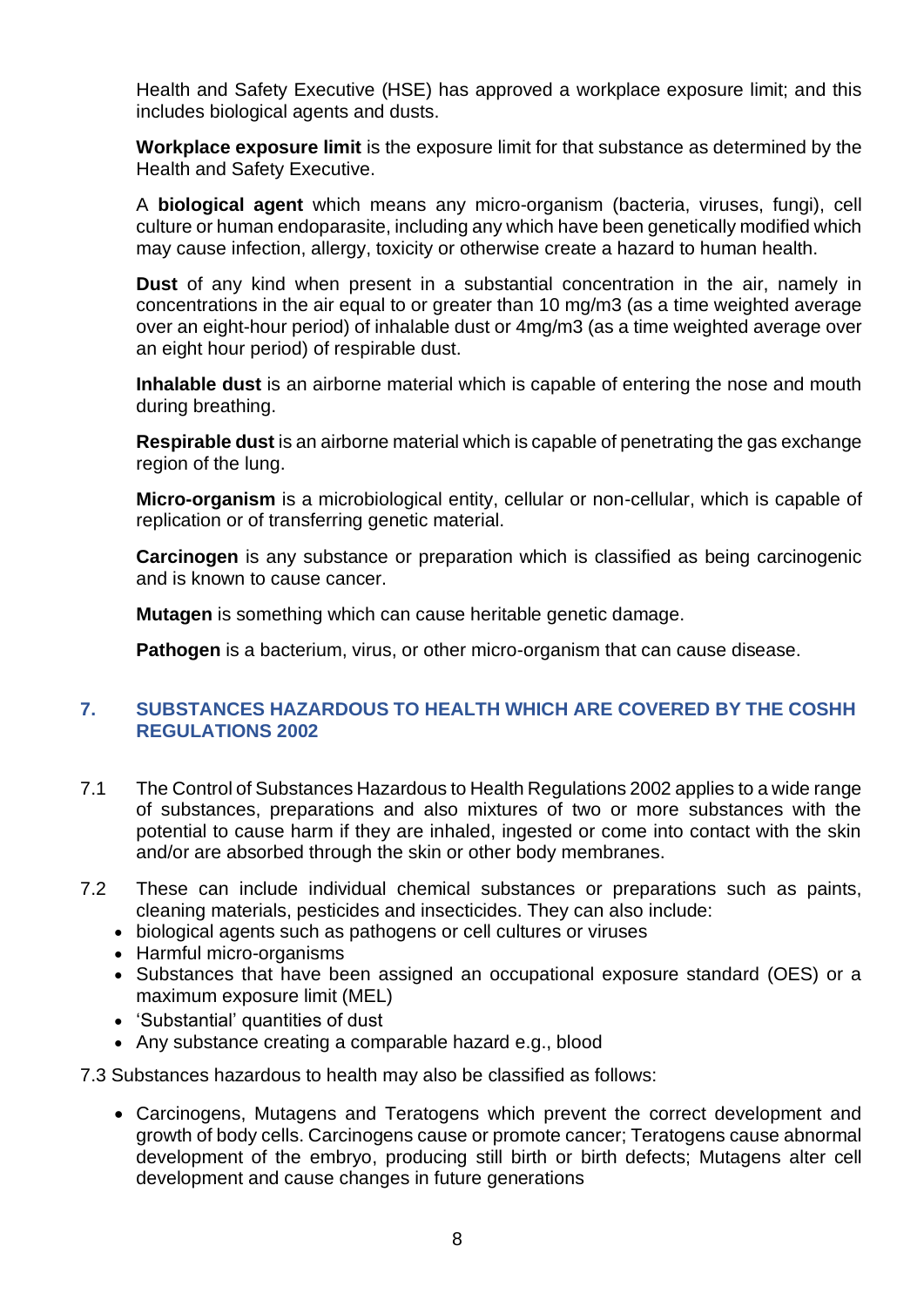- Agents of Anoxia vapours or gases, which reduce the oxygen in or prevent the body using it effectively. Carbon dioxide, carbon monoxide and hydrogen cyanide are examples
- Narcotics produce dependency, and act as depressors of brain functions. e.g. organic solvents.
- 7.4 Substances hazardous to health can occur in many forms, including solids, liquids, vapours, mists, gases and fumes. They can also be simple asphyxiants or biological agents.

#### <span id="page-8-0"></span>**8. SUBSTANCES HAZARDOUS TO HEALTH WHICH ARE NOT COVERED BY COSHH**

- 8.1 The Control of Substances Hazardous to Health Regulations 2002 applies to virtually all substances hazardous to health with exception of the following:
	- Asbestos and Lead (which have their own specific regulations)
	- Biological agents (if they are not connected with the work activity and they are outside the employer's control, such as a common cold)
	- Substances which are hazardous because they are:
		- $\leftarrow$  Radioactive
		- $\div$  Simple asphyxiants
		- $+$  At high pressure
		- At extreme temperature
		- $+$  Have explosive properties
		- $+$  Have flammable properties.

All of the above are all covered by other regulations.

#### <span id="page-8-1"></span>**9. INVENTORY OF ALL SUBSTANCES HAZARDOUS TO HEALTH AND SAFETY DATA SHEETS**

9.1 The Risk Team working with Procurement and Operations will devise an inventory of all substances hazardous to health in use within the Trust. They will also obtain the relevant safety data sheets from the suppliers of these hazardous substances so that the necessary substances hazardous to health risk assessment can be carried out. A training needs analysis will follow the addition of each item to the inventory.

#### <span id="page-8-2"></span>**10. SUITABLE AND SUFFICIENT CONTROL OF SUBSTANCES HAZARDOUS TO HEALTH (COSHH) RISK ASSESSMENTS**

- 10.1 All identified substances hazardous to health used within Trust premises by Trust staff, or those working for or one behalf of the Trust, including students on work placement and contractors shall be subject to the risk assessment process. Suitable and sufficient risk assessments shall be carried out using the Trust's Control of substances hazardous to health (COSHH) risk assessment form, see appendix 2.
- 10.2 These suitable and sufficient risk assessments on all identified substances hazardous to health in use within the Trust will be carried out by the appropriate manager with, where necessary, assistance from the Trust's Head of Risk and Security and the Health, Safety and Security Officer. Where necessary, specialist advice will be sought from the Trust's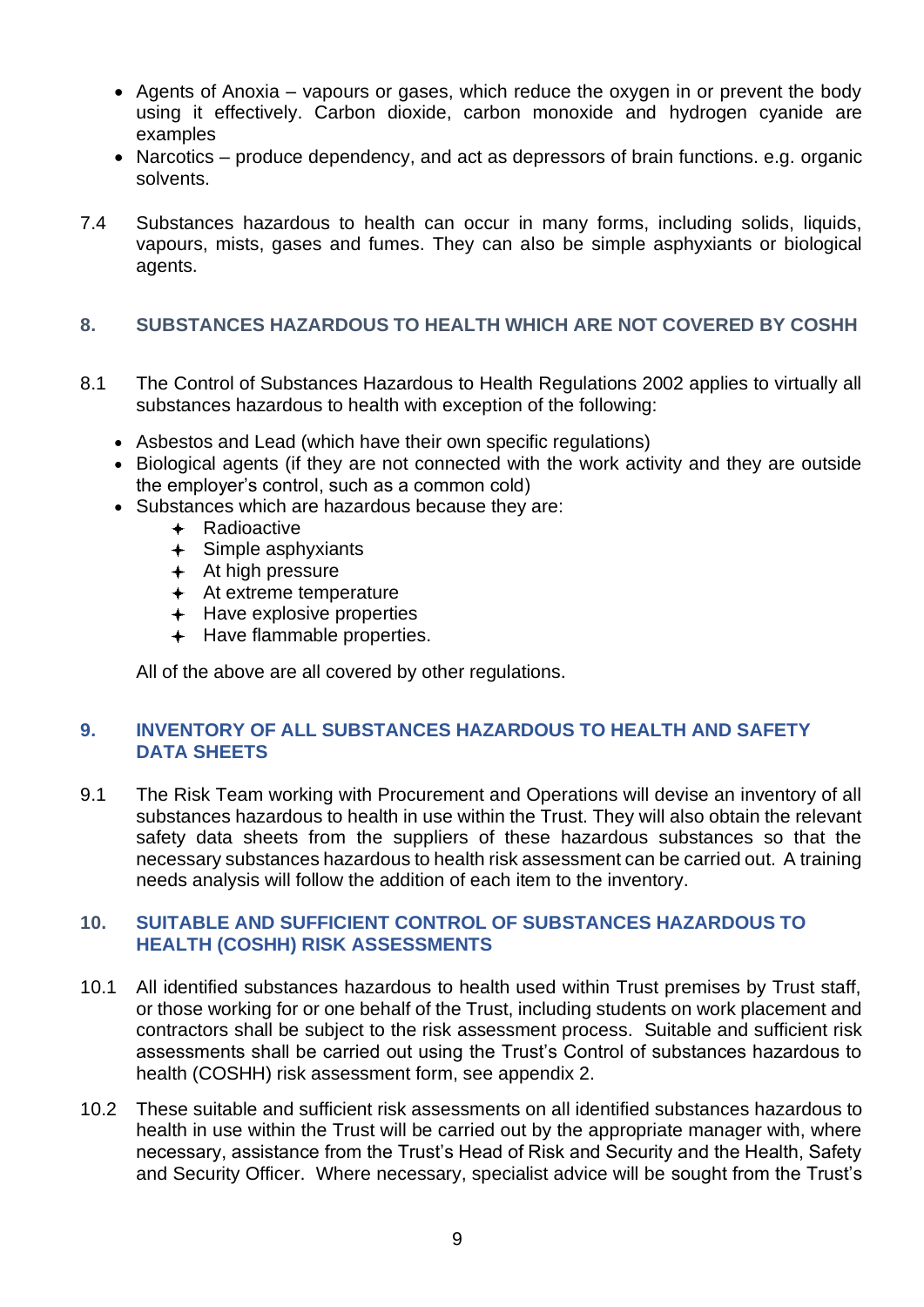Infection Control Lead and Occupational Health. This will be done to ensure that the health and safety of staff, volunteers, students on work placement and contractors is protected so far as is reasonably practicable.

- 10.3 Using the information from the respective Safety Data Sheet (SDS) for the substance and observing how the substance is used, the suitable and sufficient COSHH risk assessment should identify hazards and the existing controls in place (if any) to protect staff and others from those hazards and from this evaluate the level of risk. The level of risk should be reduced to the lowest level so far as is reasonably practicable. Therefore, it may be necessary to introduce further measures to manage and control the risks effectively. The significant hazards, risks and controls should be recorded on the risk assessment form.
- 10.4 When carrying out the suitable and sufficient risk assessments the following, where applicable, should be considered:
	- the form the substance hazardous to health takes (namely, a solid, a gas, a vapour, a fume, including mixtures of compounds, micro-organisms or natural minerals such as flour, stone or wood dust)
	- the hazardous properties of the substance
	- the storage of the substance
	- information on health effects obtained from the relevant safety data sheet
	- the work activity and how exposure occurs
	- the level of exposure
	- the amount of substance involved
	- the workplace exposure limit and the occupational exposure limit
	- the preventative and control measures in place
	- any additional controls required
	- the results of any health surveillance
	- the results of any monitoring of exposure
	- the approved classification of any biological agent
	- any relevant additional information.
- 10.5 The risk assessment should be reviewed periodically to check and ensure that all of the controls that are in place are working effectively.
- 10.6 The risk assessment should be reviewed and revised following any significant changes to any aspect of the risk assessment. For instance, if there is a change in working practices or changes to the workplace/working environment; and/or the results of any monitoring show it is necessary. All revisions and changes to the risk assessment should be recorded.
- 10.7 Other than the above, the risk assessment should also be reviewed annually.
- 10.8 The significant findings of the risk assessments should be communicated to and made accessible to all staff (and contractors and other site users as necessary).
- 10.9 Copies of all of the completed control of substances hazardous to health risk assessments should be kept for at least 5 years (longer where they need to be cross referenced with health surveillance records) and be available for inspection by union representatives. Where health surveillance is undertaken, Occupational Health keep surveillance records for 40 years.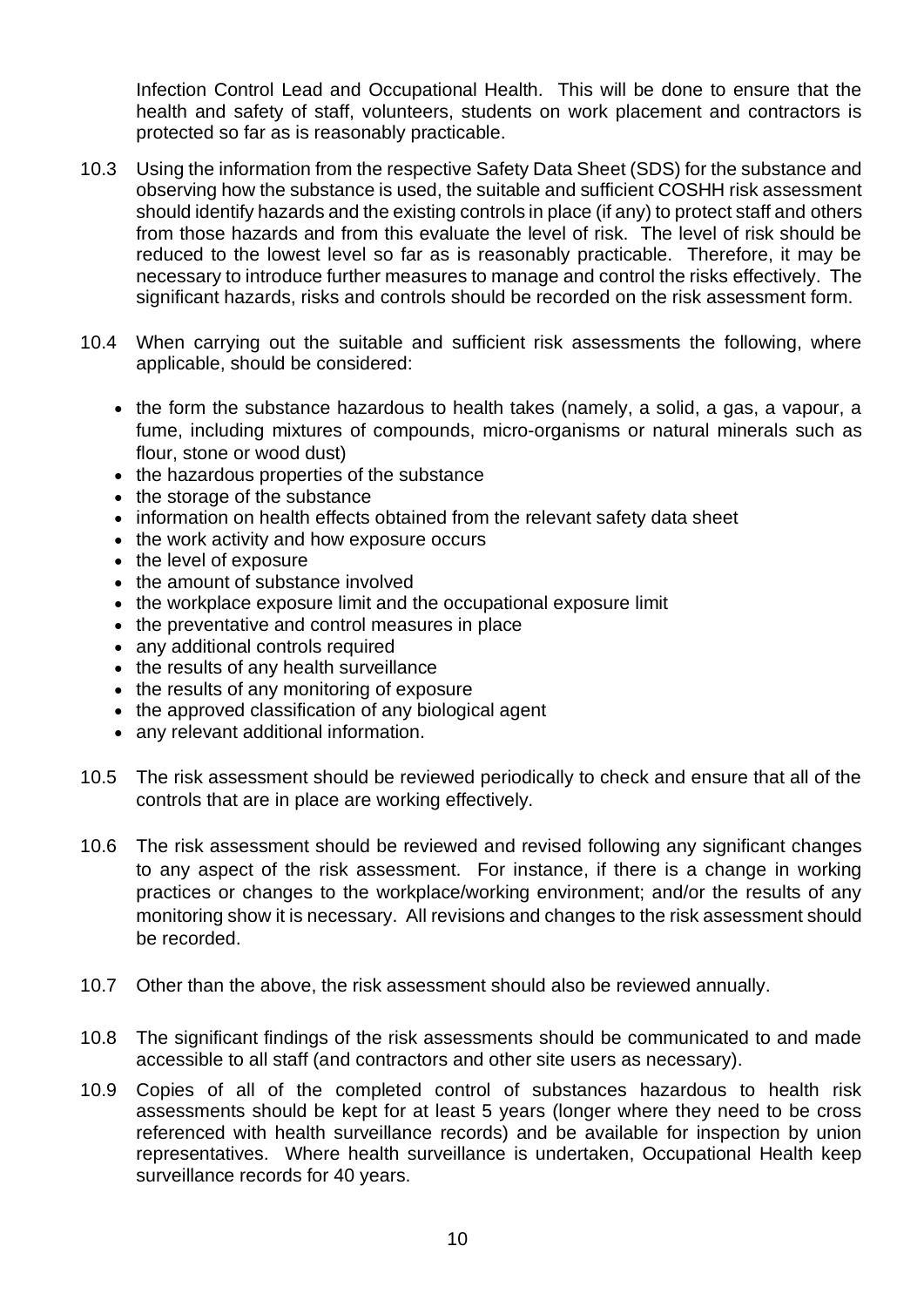# <span id="page-10-0"></span>**11. IDENTIFICATION AND CONSIDERATION OF SUITABLE CONTROL MEASURES**

- 11.1 When identifying suitable control measures consideration should be given to the hierarchy of controls below:
	- **Eliminate**  Does the substance have to be used? If not, it should be disposed of carefully and within guidelines for its disposal. If the substance has to be used, consideration should be given to limiting the quantities in storage and in use at one time
	- **Substitution**  Could another less hazardous substance be used instead? e.g. substituting water-based adhesive for a solvent based adhesive
	- **Enclosure/Isolation** Could the workplace be re-designed or reconfigured in such a way so that the substance is contained?
	- **General Ventilation**  Windows and doors being opened, extraction fans etc.
	- Local Exhaust Ventilation The use of fume cupboards and local exhaust ventilation (routine maintenance must be included within control measures)
	- **Safe Systems of Work**  these should be in writing and communicated to staff (using/potentially exposed to the substance hazardous to health) so that they are aware of the safe operating procedures they should follow to protect themselves from exposure in normal circumstances and also the emergency procedures that should be taken. The safe system of work or safe operating procedure should also state the duration of exposure
	- **Personal Protective Equipment (PPE)**  This is the control measure of last resort because it only protects the individual wearing it (rather than everyone who may be exposed to the substance). If PPE is provided, then in order for it to be effective it must be suitable for the task and the environmental conditions, it must be fitted correctly, free from any damage, stored appropriately and where necessary maintained accordingly.

# <span id="page-10-1"></span>**12. BIOLOGICAL HAZARDS**

- 12.1 The Trust does not intentionally carry biological specimens of either a human or an animal nature, nor do its activities involve a deliberate intention to work with or use biological agents. However, this does not preclude the possibility of conveying an amputated body part as a result of an accident.
- 12.2 The Trust recognises that the nature of its business means that it is likely that staff will come into contact with blood borne pathogens such as Acquired immune deficiency syndrome (AIDS)/Human immunodeficiency virus (HIV) or Hepatitis classified in Group 2 of the Control of Substances Hazardous to Health (COSHH) Regulations 2002.
- 12.3 Where it is known that a patient has contracted a Group 2 type illness caused by a pathogen, this will be communicated to the attending crew so that they can take the necessary precautions. Bearing in mind that staff attending to patients should always take standard precautions.
- 12.4 If staff have been exposed to a blood borne pathogen such as HIV then the Trust has arrangements in place to provide them with post prophylaxis treatment.

# <span id="page-10-2"></span>**13. HEALTH SURVEILLANCE**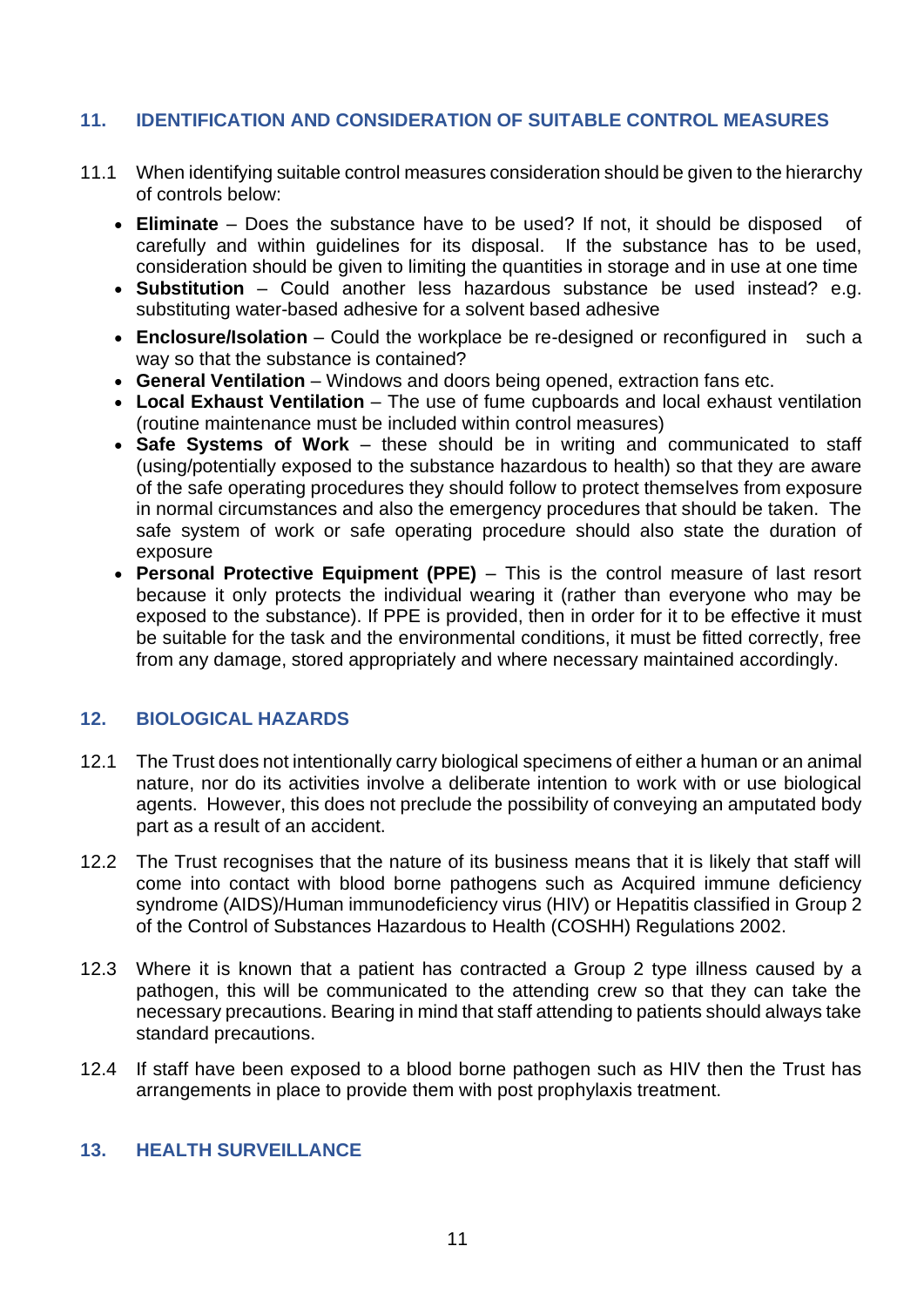- 13.1 The Trust has arrangements in place via the Occupational Health Department, to provide, where necessary, health surveillance to staff who have been exposed to substances hazardous to health in the course of their work.
- 13.2 In accordance with statutory requirements, the records of any health surveillance will be maintained and held by the Trust for a period of no less than 40 years.

#### <span id="page-11-0"></span>**14. EMERGENCIES INVOLVING SUBSTANCES HAZARDOUS TO HEALTH**

- 14.1 If there are any emergencies involving substances hazardous to health then the Hazardous Area Response Team (HART) may be called to attend. If necessary, the Fire & Rescue Service will also be called to attend.
- 14.2 The designated emergency procedure will be stated on the relevant control of substances hazardous to health assessment risk assessment and will be communicated to relevant staff.

#### <span id="page-11-1"></span>**15. TRAINING**

- 15.1 Managers and staff will receive training in accordance with the Trust's training needs analysis and its statutory and mandatory training programme.
- 15.2 Managers and Supervisors who have to carry out risk assessments on preventing and controlling exposure to substances hazardous must obtain training in how to do so from the Risk Team prior to undertaking any risk assessments as per this policy.
- 15.3 The staff using the substances hazardous to health must be given information, instruction and training on the substances and the associated hazards and risks and also on the methods of control and the PPE required and any emergency measures.
- 15.4 Where necessary, staff using substances hazardous to health should be supervised whilst carrying out their work activities to ensure that they are following the safe systems of work and are applying any information, instruction and training.

#### <span id="page-11-2"></span>**16. EQUALITY AND DIVERSITY**

 This policy will be applied fairly to all employees regardless of race, ethnic or national origin, colour or nationality; gender (including marital status); age; disability; sexual orientation; religion or belief; length of service, whether full or part-time or employed under a permanent or a fixed-term contract or any other relevant factor. The Trust will therefore take every possible step to ensure that this policy is applied fairly to all employees regardless of these protected characteristics or whether full or part-time or employed under a permanent or a fixed-term contract or any other irrelevant factor.

By committing to a policy encouraging equality of opportunity and diversity, the Trust values differences between members of the community and within its existing workforce, and actively seeks to benefit from their differing skills, knowledge, and experiences in order to provide an exemplary healthcare service. The Trust is committed to promoting equality and diversity best practice both within the workforce and in any other area where it has influence.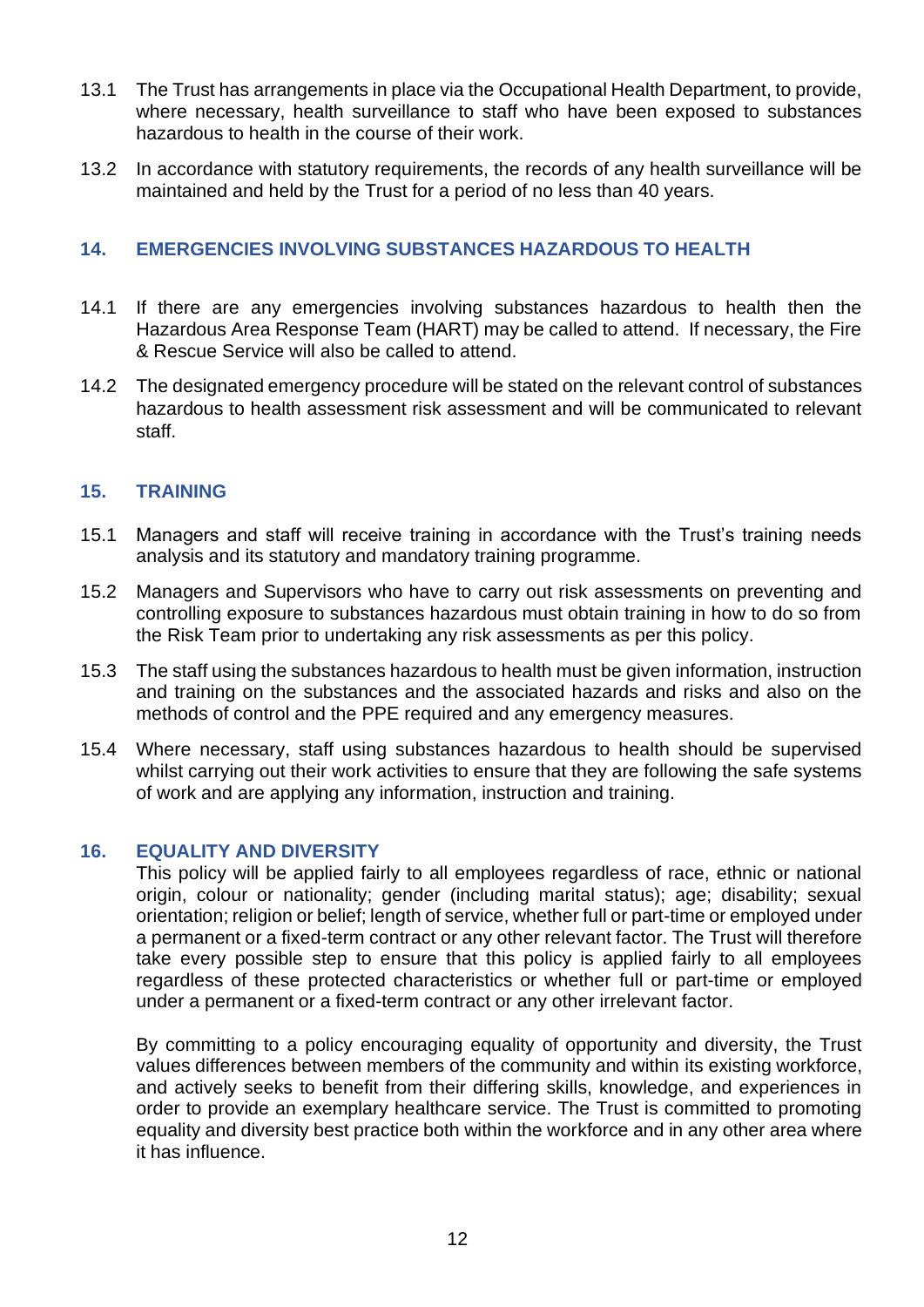Where there are barriers to understanding, e.g., an employee has difficulty in reading or writing or where English is not their first language additional support will be put in place wherever necessary to ensure that the process to be followed is understood and that the employee is not disadvantaged at any stage in the procedure. Further information on the support available can be sought from the Human Resources Department.

Employees exercising their rights and entitlements under the regulations will suffer no detriment as a result.

A full 'Equality Impact Assessment' is available on request.

#### <span id="page-12-0"></span>**17. MONITORING**

'The effectiveness of this policy will be monitored regularly by the risk team who will provide data on the use of the policy as and when required.

#### <span id="page-12-1"></span>**18. CONSULTATION AND REVIEW**

- 18.1 A consultation exercise on the policy will be carried out with the relevant stakeholders
- 18.2 This policy will be reviewed every three years or sooner if there are any relevant changes to legislation or best practice.

#### <span id="page-12-2"></span>**19. IMPLEMENTATION (INCLUDING RAISING AWARENESS)**

19.1 The policy will be implemented and communicated to managers and staff within the Trust via the weekly newsletter, Staff Matters. Emails will also be sent to senior managers and area managers asking them to bring the existence of the policy to their staff.

# <span id="page-12-3"></span>**20. REFERENCES**

- Health and Safety at Work Etc. Act 1974
- Control of Substances Hazardous to Health Regulations 2002
- Management of Health Safety at Work Regulations 1992 (Amended 1999)
- Workplace Health, Safety and Welfare Regulations 1992
- Provision and Use of Work Equipment Regulations 1992 (Amended 1998)
- Reporting of Injuries, Diseases and Dangerous Occurrences Regulations 2013.

#### <span id="page-12-4"></span>**21. ASSOCIATED DOCUMENTATION**

- Health and Safety Policy and Procedures
- Adverse Incident Reporting and Investigation Policy
- Reporting of Injuries, Diseases and Dangerous Occurrences Regulations (RIDDOR)